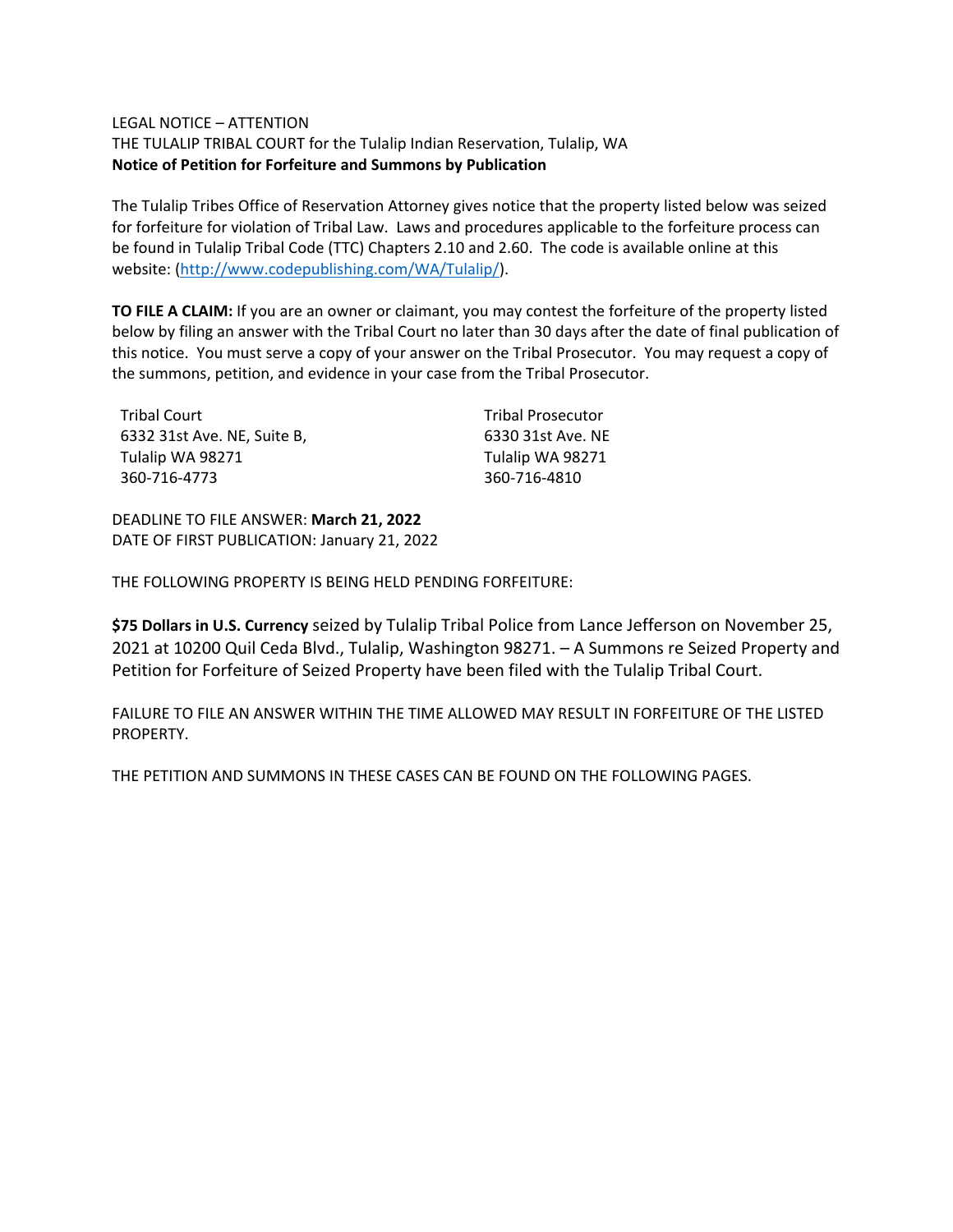|  |  |  |  | av IHE TULALIP TRIBAL COURT |  |  |
|--|--|--|--|-----------------------------|--|--|
|--|--|--|--|-----------------------------|--|--|

|                            | JAN $0\omega$ 2022 |  |
|----------------------------|--------------------|--|
|                            |                    |  |
| RECEIVED<br>FILED BY (THT) |                    |  |

 $2.2.2.2.2$ 

**Allen Albert College** 

### IN THE TULALIP TRIBAL COURT FOR THE TULALIP INDIAN RESERVATION **TULALIP, WASHINGTON**

IN REM THE FORFEITURE OF:

 $\mathbf{1}$ 

 $\overline{2}$ 

3

 $\overline{4}$ 

5

6

 $\overline{7}$ 

8

9

10

11

12

13

14

15

16

17

18

19

20

21

22

23

24

25

26

SEVENTY FIVE DOLLARS in U.S. Currency (\$75)

2022 NO. QCV-CV-FO-2021- 0019

**SUMMONS RE SEIZED PROPERTY** 

TPD Incident No. 21-3219 Primary Officer J. Jira

(Clerk's Action Required)

Lance Jefferson. inmate #1808205 TO: 3025 Oakes Avenue Everett, WA 98201

Lance Jefferson 18331 52<sup>nd</sup> Avenue West, Apt. 147 Lynnwood, WA 98037

YOU ARE HEREBY NOTIFIED that the Tulalip Tribes, Plaintiff, by and through its prosecuting authority, has filed a petition with the Court that seeks to have forfeited, to the benefit of the Tribes, certain property that you allegedly own, claim, or have an interest.

Pursuant to Chapter 2.60.070§(4)(a), of the Tulalip Tribes Code of Law, you have thirty (30) days after you have been served the petition and this summons to file with the Court a response to the allegations described in the petition. No extension of the time for filing the response may be granted. Failure to respond within 30 days may bar you from presenting evidence at any later evidentiary hearing regarding the seized property. Further, if no response is filed within 30 days after service of the petition and summons, the Court, upon motion of the Tribes, shall order the property forfeited to the Tribes.

Chapter 2.60.070§(4)(b) governs responses to forfeiture petitions. The Clerk's Office does not provide legal advice. It is your responsibility to familiarize yourself with the applicable Office on-line available from the Clerk's and at: tribal law—which is http://www.codepublishing.com/WA/Tulalip/

**SUMMONS** OCV-CV-FO-2021 $^\circ$  en symmetric la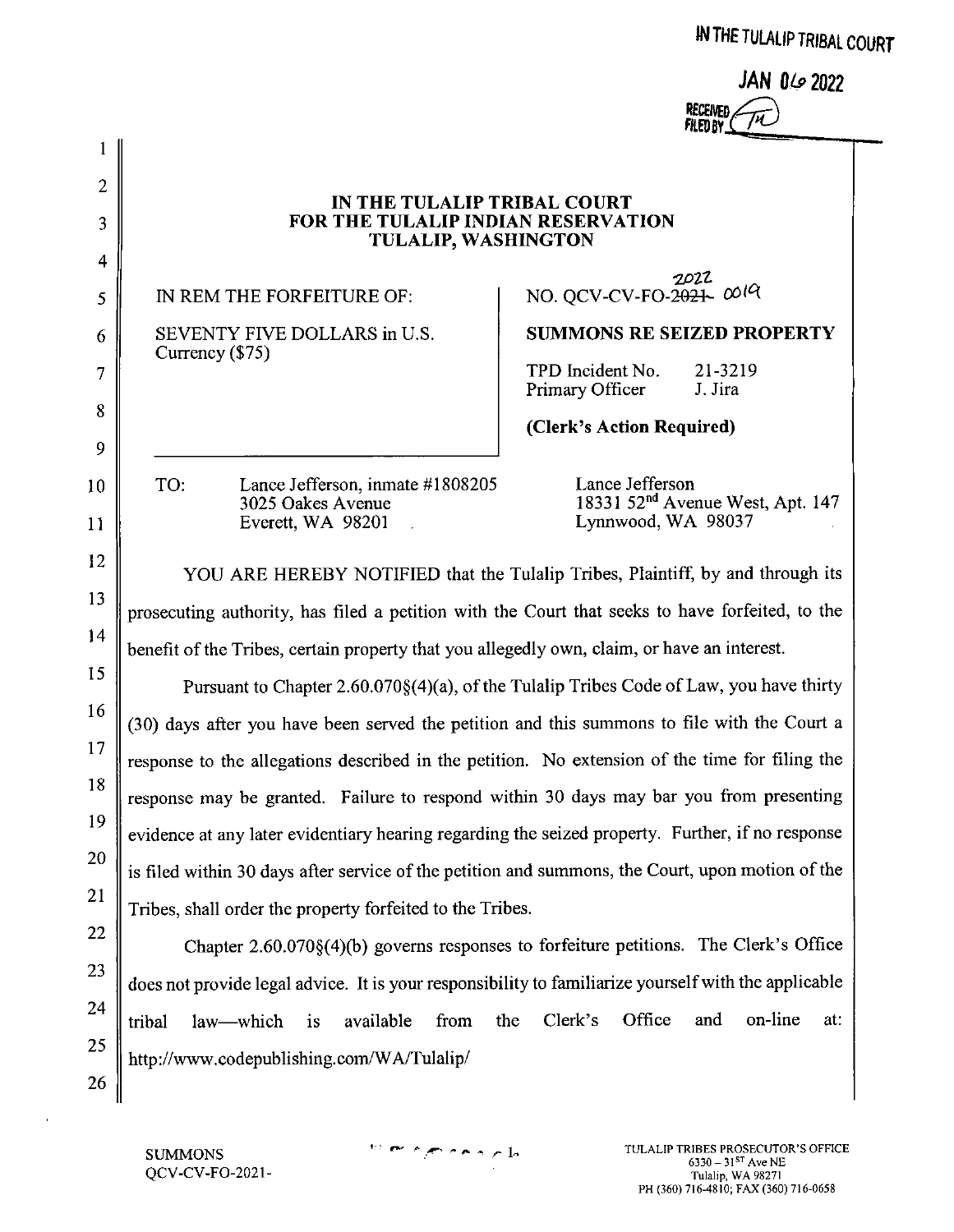| 1                       | Your response must be mailed to, or personally filed with, the Clerk's Office at 6332-  |
|-------------------------|-----------------------------------------------------------------------------------------|
| $\overline{2}$          | 31 <sup>st</sup> Ave NE, Suite B, Tulalip WA 98271.                                     |
| 3                       | Questions regarding the petition should be addressed to the Tulalip Tribes Prosecutor's |
| $\overline{\mathbf{4}}$ | Office at 360-716-4810, not to the Clerk's Office.                                      |
| 5                       |                                                                                         |
| 6                       | DATED this $(4^{\circ})$ day of January, 2022.                                          |
| $\tau$                  |                                                                                         |
| $\boldsymbol{8}$        | <b>CLERK OF THE</b>                                                                     |
| 9                       |                                                                                         |
| 10                      |                                                                                         |
| 11                      |                                                                                         |
| 12                      |                                                                                         |
| 13                      |                                                                                         |
| 14                      |                                                                                         |
| 15                      |                                                                                         |
| 16                      |                                                                                         |
| 17                      |                                                                                         |
| 18                      |                                                                                         |
| 19                      |                                                                                         |
| 20                      |                                                                                         |
| 21                      |                                                                                         |
| 22                      |                                                                                         |
| 23                      |                                                                                         |
| 24                      |                                                                                         |
| 25                      |                                                                                         |
| 26                      |                                                                                         |

 $\epsilon$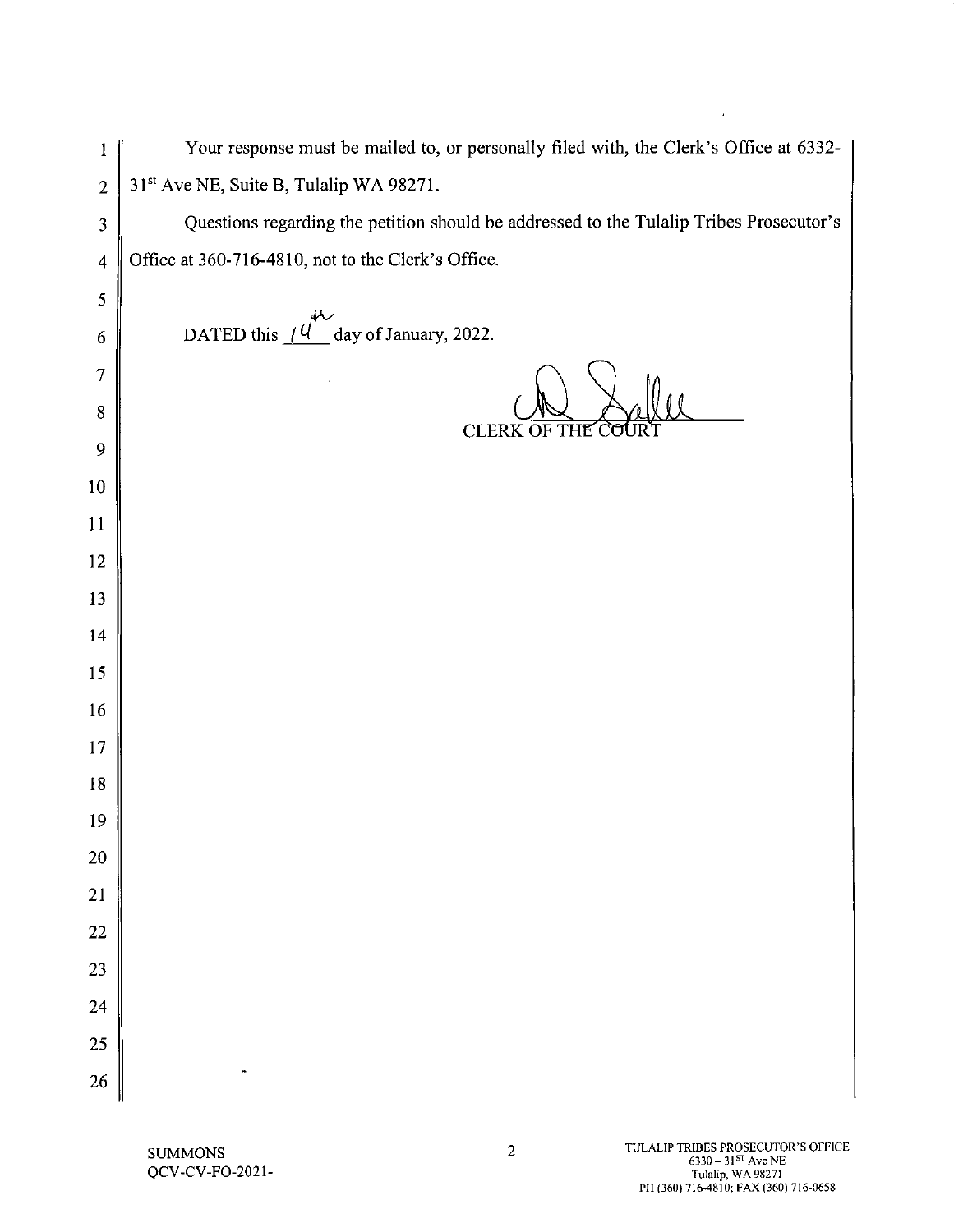|  |  | IN THE TULALIP TRIBAL COURT |  |  |
|--|--|-----------------------------|--|--|
|--|--|-----------------------------|--|--|

JAN 0 6 2022

| Received                   |  |
|----------------------------|--|
| $\mathcal{U}$<br>FILED BY. |  |
|                            |  |

# IN THE TULALIP TRIBAL COURT FOR THE TULALIP INDIAN RESERVATION TULALIP, WASHINGTON

IN REM THE FORFEITURE OF: SEVENTY FIVE DOLLARS in U.S. Currency (\$75)

 $\mathbf{1}$ 

 $\overline{2}$ 

 $\overline{\mathbf{3}}$ 

4

5

6

 $\overline{7}$ 

8

9

10

11

12

13

14

15

16

 $17$ 

18

19

20

21

22

23

24

25

26

 $2022$  $NO. QCV-CV-FO-2024. CO19$ 

# PETITION FOR FORFEITURE OF **SEIZED PROPERTY**

TPD Incident No. 21-3219 Primary Officer J. Jira

COMES NOW the Tulalip Tribes, Plaintiff, by and through its prosecuting authority, to petition the Court to institute proceedings for the forfeiture of the property described in section I, below. The Court has subject matter jurisdiction over these proceedings, and this Petition is made pursuant to, Chapter 2.60 of the Tulalip Tribes Code of Law.

### $\mathbf{I}$ . **SUBJECT PROPERTY**

As described in detail in Tulalip Police Incident Report #21-3219, which is on file with the Tulalip Tribal Court under this cause number, on or about the 25<sup>th</sup> day of November, 2021, Tulalip Tribal Police (TPD) seized \$75 from Lance Jefferson in the vicinity of 10200 Quil Ceda Blvd., Tulalip, Washington in connection with narcotics trafficking on the Tulalip Reservation.

### II. **AUTHORITY**

Because the Subject Money was furnished or intended to be furnished by any person in exchange for a controlled substance or listed chemical in violation of Tulalip Law, it is subject to forfeiture pursuant to Tulalip Tribal Code 2.60.020§(7).

### III. **CLAIMANTS**

Lance Jefferson, from whom the subject property was seized, is the only person who the Tribes knows or has reason to believe has or may assert a claim to the subject property. Lance

PETITION FOR FORFEITURE OF **SEIZED PROPERTY** QCV-CV-FO-2021-